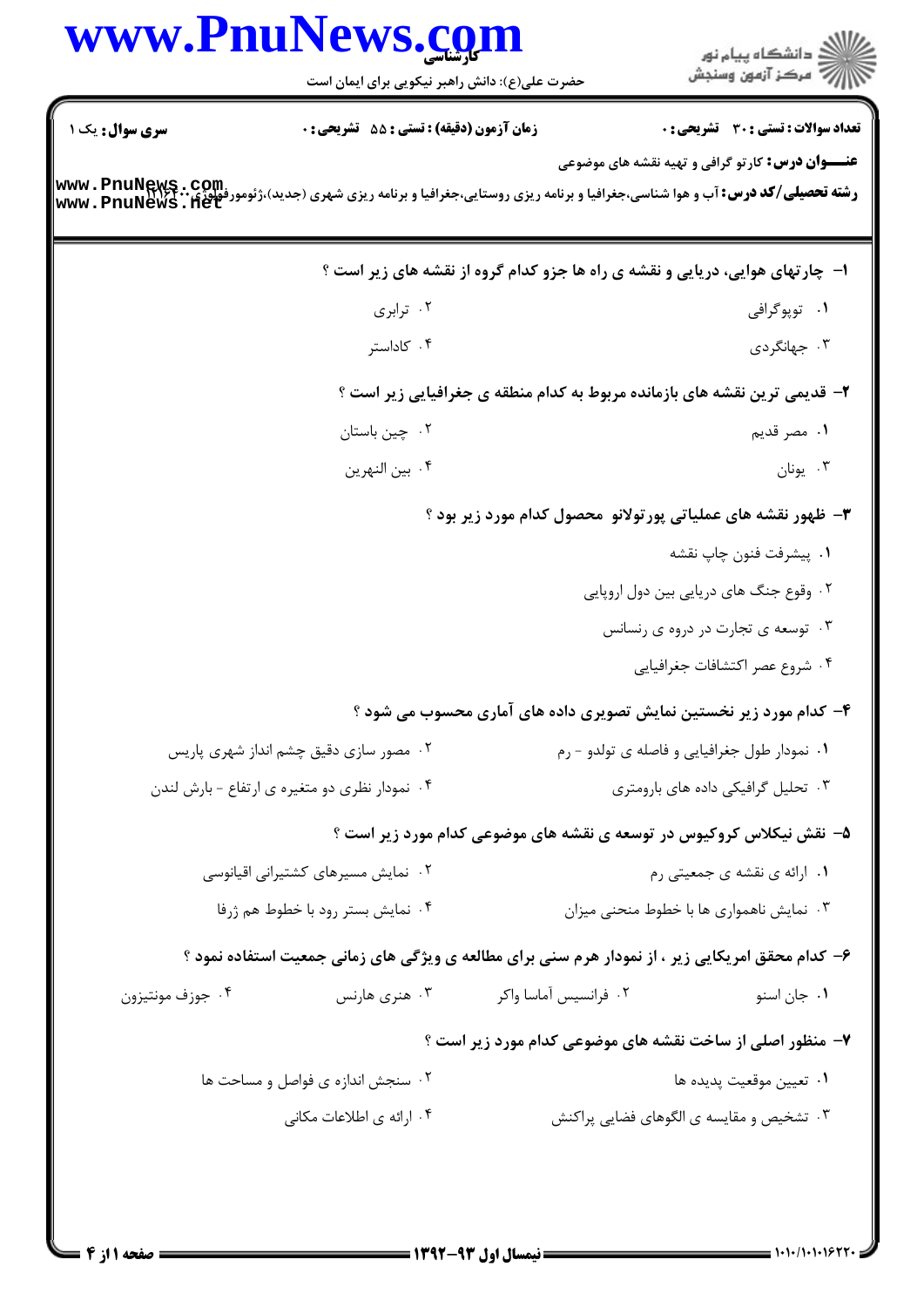|                        | حضرت علی(ع): دانش راهبر نیکویی برای ایمان است                                                                       |           | ڪ دانشڪاه پيا <sub>م</sub> نور<br>∕7 مرڪز آزمون وسنڊش   |
|------------------------|---------------------------------------------------------------------------------------------------------------------|-----------|---------------------------------------------------------|
| <b>سری سوال : ۱ یک</b> | <b>زمان آزمون (دقیقه) : تستی : 55 تشریحی : 0</b>                                                                    |           | تعداد سوالات : تستى : 30 - تشريحي : 0                   |
|                        | <b>www . PnuNews . com.</b><br>MWW . PnuNews . net<br>WWW . PnuNews . net                                           |           | <b>عنـــوان درس:</b> کارتو گرافی و تهیه نقشه های موضوعی |
|                        | ۸− در نمودارهای خطی ساده ، محور افقی (X) به کدام پارامتر زیر اختصاص می یابد ؟                                       |           |                                                         |
|                        | ۰۲ فراوانی                                                                                                          |           | ۰۱ متغیر مستقل                                          |
|                        | ۰۴ میانگین داده ها                                                                                                  |           | ۰۳ متغير وابسته                                         |
|                        | ۹- در هموار سازی نمودار خطی ، کدام تکنیک زیر مورد استفاده قرار می گیرد ؟                                            |           |                                                         |
|                        | ۰۲ محاسبه ی میانگین متحرک                                                                                           |           | ٠١ ميانگين گيري                                         |
|                        | ۰۴ حذف داده های افراطی                                                                                              |           | ۰۳ تعیین نمای جامعه                                     |
|                        | ۱۰− بهترین، آسان ترین و در عین حال سریع ترین روش برای تغییر مقیاس نقشه ، متکی بر کدام روش زیر است؟                  |           |                                                         |
|                        | ۰۲ اصول مثلث های مشابه                                                                                              |           | ۰۱ ترسیمی                                               |
|                        | ۰۴ پانتوگراف                                                                                                        |           | ۰۳ اصول عکاسی                                           |
|                        | 11- نقشه هایی را که با دست تهیه و ترسیم شده اند با کدام روش زیر می توان به صورت فایل کامپیوتری در آورد؟             |           |                                                         |
|                        | ۰۲ سمبوليزه کردن                                                                                                    |           | ۰۱ زیراکس                                               |
|                        | ۰۴ اسکن نمودن                                                                                                       |           | ۰۳ مثلث بندی                                            |
|                        | ۱۲- کدام فرایند کارتوگرافیک زیر به معنای ساده کردن شکل عوارض و نمایش حالت کلی آنها است ؟                            |           |                                                         |
|                        | ۰۲ سمبولیزه کردن                                                                                                    |           | ۰۱ تعمیم                                                |
|                        | ۰۴ گویا کردن                                                                                                        |           | ۰۳ توجيه                                                |
|                        | ۱۳- در نقشه های رنگی از رنگ قهوه ای برای نمایش کدامیک از عوارض طبیعی زیر استفاده می شود؟                            |           |                                                         |
|                        | ۰۲ کوه و تپه                                                                                                        |           | ۰۱ هیدروگرافی                                           |
|                        | ۰۴ عوارض انسانی                                                                                                     |           | ۰۳ پوشش گیاهی                                           |
|                        | <b>۱۴</b> -  منبع داده های نقشه و همچنین تاریخ داده ها و زمان نقشه بیانگر کدام یک از عناصر مهم نقشه های موضوعی است؟ |           |                                                         |
| ۰۴ اعتبار              | ۰۳ فضای ترسیمی                                                                                                      | ۰۲ نمادها | ۰۱ شبکه بندی                                            |
|                        | ۱۵– کدام فرد زیر در سال ۱۷۰۱م از خطوط ایزوگون برای نمایش تغییرات مغناطیسی استفاده نمود؟                             |           |                                                         |
| ۰۴ دوکارلا             | ۰۳ چارلزهوتون                                                                                                       | ۰۲ هارنس  | ۰۱ ادموند هال <sub>ی</sub>                              |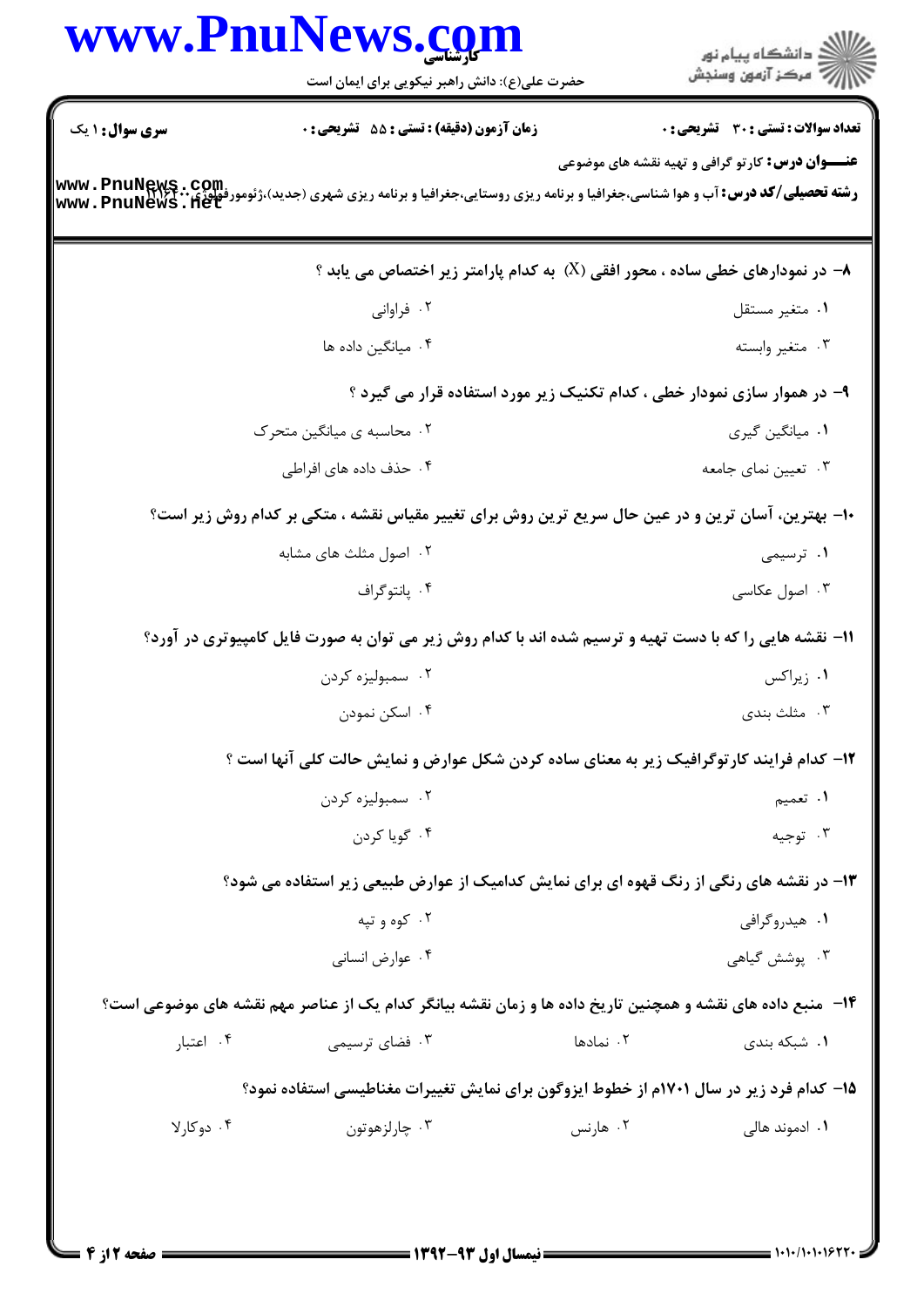|                        | www.PnuNews.com<br>حضرت علی(ع): دانش راهبر نیکویی برای ایمان است                                              |                 | ِ<br>∭ دانشڪاه پيام نور<br>∭ مرڪز آزمون وسنڊش                                |  |  |
|------------------------|---------------------------------------------------------------------------------------------------------------|-----------------|------------------------------------------------------------------------------|--|--|
| <b>سری سوال : ۱ یک</b> | زمان آزمون (دقیقه) : تستی : 55 آتشریحی : 0                                                                    |                 | <b>تعداد سوالات : تستي : 30 ٪ تشريحي : 0</b>                                 |  |  |
|                        | <b>www . PnuNews . com.</b><br>Mww . PnuNews . net<br>www . PnuNews . net                                     |                 | <b>عنـــوان درس:</b> کار <i>ت</i> و گرافی و تهیه نقشه های موضوعی             |  |  |
|                        |                                                                                                               |                 | ۱۶– در تاریخ استفاده از نقشه ، عصر اشتیاق به کدام دوره ی زیر اطلاق می شود؟   |  |  |
|                        | ۰۲ تولدی دوباره                                                                                               |                 | ۰۱ سیاه نوین                                                                 |  |  |
|                        | ۰۴ زرین گرافیک های آماری                                                                                      |                 | ۰۳ مصور سازی داده هایی با ابعاد زیاد                                         |  |  |
|                        | ۱۷- نموداری که با استفاده از درجه حرارت تراکمی ساخته می شود جزو کدام نوع نمودارهای زیر است ؟                  |                 |                                                                              |  |  |
| ۰۴ لگاريتمي            | ۰۳ لورنس                                                                                                      | ۰۲ اوجايو       | ۰۱ خطی ساده                                                                  |  |  |
|                        |                                                                                                               |                 | ۱۸– برای نشان دادن پراکنش سه متغیره استفاده از کدام نمودار زیر مناسب تر است؟ |  |  |
| ۰۴ سه گوش              | ۰۳ قطبی                                                                                                       | ۰۲ کلوچه ای     | ۰۱ چندضلعی                                                                   |  |  |
|                        | ۱۹- در کدامیک از مقیاس های زیر صفت ها با استفاده از دامنه های دقیق سنجیده می شود؟                             |                 |                                                                              |  |  |
| ۰۴ اسمی                | ۰۳ ترتیبی                                                                                                     | ۰۲ نسبی         | ۰۱ فاصله ای                                                                  |  |  |
|                        |                                                                                                               |                 | +۲- کدام مورد زیر ، متداول ترین و ساده ترین نوع نقشه ی موضوعی است؟           |  |  |
| ۰۴ داسیمتریک           | ۰۳ کوروپلت                                                                                                    | ۰۲ نقطه ای      | ۰۱ جریانی                                                                    |  |  |
|                        |                                                                                                               |                 | <b>۲۱- وزن خط هم ارزش ، در ارتباط با کدام ویژگی زیر است</b> ؟                |  |  |
| ۰۴ پیوستگی             | ۰۳ نوع                                                                                                        | ۰۲ رنگ          | ۰۱ ضخامت                                                                     |  |  |
|                        | ۲۲– در کدام یک از نقشه های موضوعی زیر متغیر کمی مطابق با مرزهای مستخرج از خصلت توزیعی داده ها نشان داده می    |                 | شود ؟                                                                        |  |  |
| ۰۴ ايزوپلت             | ۰۳ نقطه ای                                                                                                    | ۰۲ کوروپلت      | ٠١ داسيمتريک                                                                 |  |  |
|                        | ۲۳- در کدام نوع کارتوگرام زیر ، برای نمایش ارزش بر حسب مساحت ، از شکل مربع استفاده می شود؟                    |                 |                                                                              |  |  |
| ۰۴ دمرس                | ۰۳ پیوسته                                                                                                     | ۰۲ بدون پیوستگی | ۰۱ دورلینگ                                                                   |  |  |
|                        |                                                                                                               |                 | ۲۴- کدام یک از نهادهای زیر از نقشه های کوچک مقیاس و اطلس ها استفاده می کند ؟ |  |  |
| ۰۴ نظامی               | ۰۳ کشاورزی                                                                                                    | ۰۲ آموزشی       | ۰۱ هواشناسی                                                                  |  |  |
|                        | ۲۵– در کدام یک از مطالعات زیر از نقشه های موضوعی در محور های (کشاورزی ، منابع طبیعی، صنایع، جمعیت) استفاده می |                 | گر دد؟                                                                       |  |  |
|                        | ۰۲ طرح پایه آمایش سرزمین                                                                                      |                 | ۰۱ طرحهای توسعه و عمران شهری                                                 |  |  |
|                        | ۰۴ طرح هادي                                                                                                   |                 | ۰۳ طرح جامع                                                                  |  |  |
|                        |                                                                                                               |                 |                                                                              |  |  |